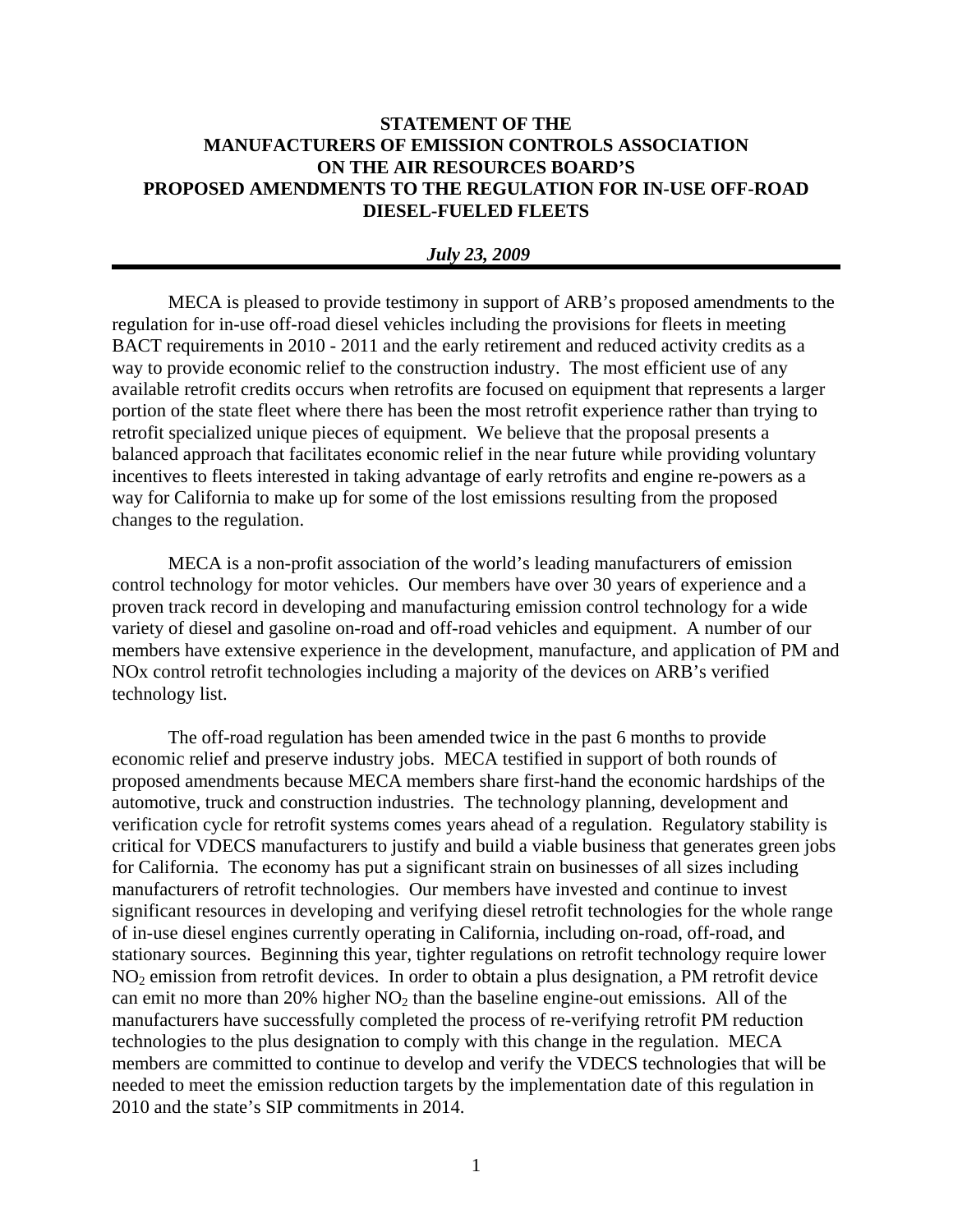Today's economic environment puts the Air Resources Board in a difficult situation having to balance the goals of the Diesel Risk Reduction Plan and meeting their commitment to achieving the State Implementation Plan by 2014. Some of the emission reduction losses may be recovered through the voluntary retrofit credit provisions included in this proposal. Others may need to be made-up by reductions from other vehicle segments. MECA members come prepared with retrofit and first-fit technologies to reduce emissions from the entire range of mobile and stationary internal combustion engines. There are a number of off-road gasoline engine categories that have not yet benefited from the same three-way catalyst technologies that have been used on passenger cars for over thirty-five years. These include off-road motorcycles and all-terrain vehicles (ATV), as well as, Class 2 less than 25 hp off-road gasoline engines and outboard marine engines. Additional emission reductions can also be achieved from on-road motorcycles that are currently equipped with TWCs by requiring these large road bikes to meet emission limits similar to ARB's regulations for light-duty vehicles. The technology to reduce emissions from these classes of engines is readily available today. MECA members have continually demonstrated their ability to successfully apply emission control technologies in a diversity of regulatory driven markets.

For diesel retrofit on-road and off-road applications, the area of crankcase PM emissions has been overlooked by California whereas this technology is used by fleets in other states to reduce the overall PM being emitted by a vehicle. The typical crankcase PM emitted by a pre-2007 diesel engine ranges from 0.01-0.04 g/bhp-hr. This PM level is a fraction (9-28%) of the total PM from a 1994 vehicle but becomes significant (50-80%) when that vehicle is retrofitted with a Level 3 DPF. The tons per day of crankcase PM, coming from the entire diesel engine fleet, represents a significant portion of the state's PM inventory. The U.S. EPA recognized the significant contribution of crankcase PM when developing its 2007/2010 on-highway diesel emission standards. All 2007 and newer highway diesel vehicles and future Tier 4 off-road vehicles must account for crankcase PM as part of the total PM emissions to meet the overall vehicle PM limits. Some manufacturers are meeting the requirements by using CCV filter devices identical to those verified by EPA for in-use diesel engines. These filters capture virtually 100% of the PM coming from the crankcase. CCV technology has been verified by the U.S. EPA as a stand alone technology or in combination with exhaust control devices. We encourage the ARB to investigate cost effective ways to implement CCV technology, already verified by EPA, through verification reciprocity thus making it eligible for state and federal emission reduction funding. MECA members are committed and prepared to work with ARB staff as they look to other combustion engine emission sources to recover some of the lost emissions as a result of the proposed changes to the off-road regulation.

A recent survey of our members shows that our industry contributes over 65,000 green jobs around the country including a significant number of jobs in California. These jobs involve technical and service personnel responsible for developing, installing and maintaining diesel retrofit devices. One estimate suggests that a full-time job is created as a result of the installation of every 3-7 diesel retrofits. Another way to look at this is that the installation of 1000 retrofits creates 140 to 330 green jobs. New diesel emission control products continue to be added to ARB's list of verified technologies. The number of VDECS suitable for off-road vehicles has more than doubled in the past year including five passively regenerated Level 3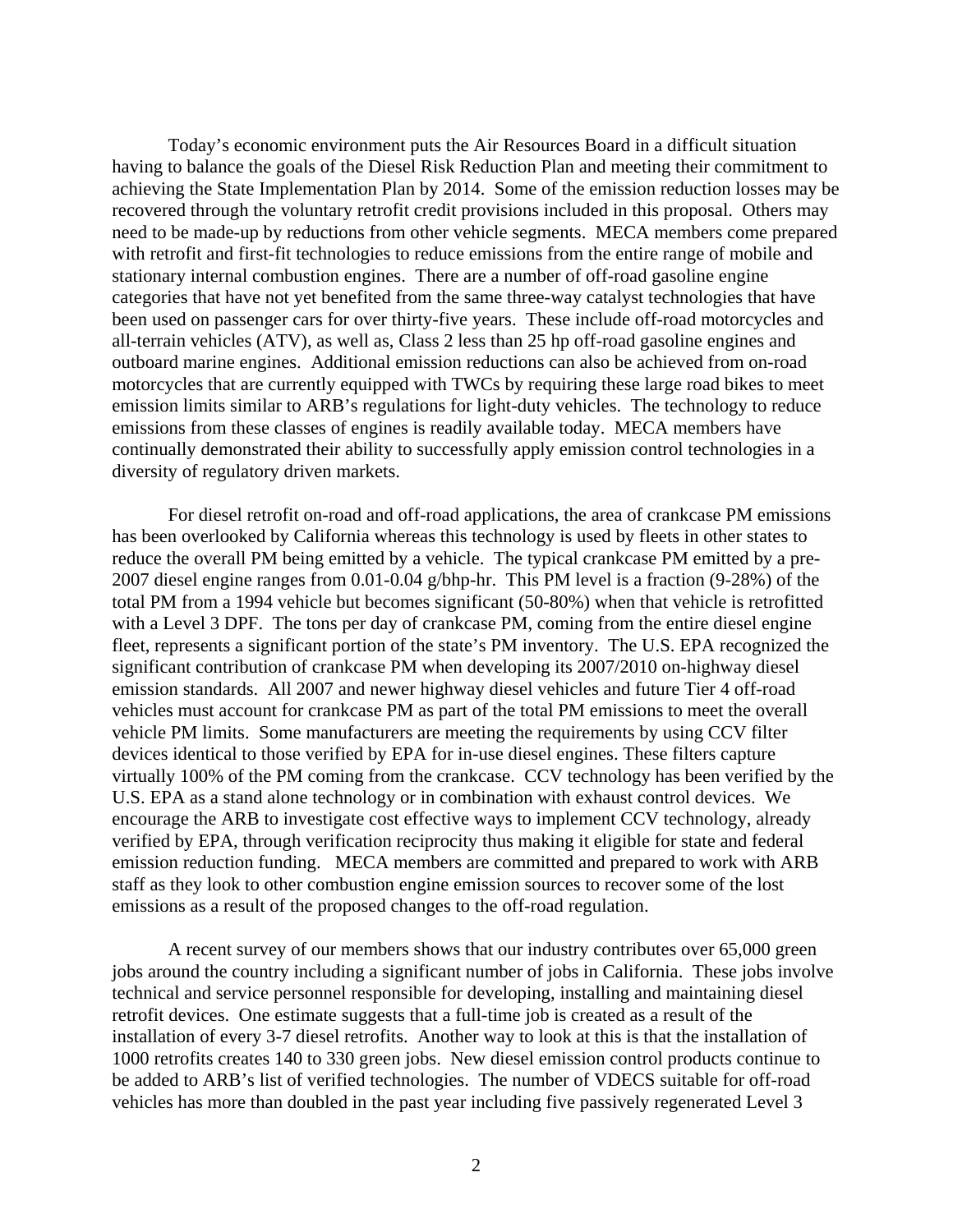DPF devices and a combined PM-NOx device providing 85% PM reduction and 40% NOx reduction. Several manufacturers are closely engaged in verifying urea-SCR retrofit technology with ARB and these efforts should lead to additional commercial, verified NOx reduction technologies. Manufacturers are expected to verify even more passive and active filter technologies in the coming year for off-road applications to further expand the options available to fleet owners to comply with ARB's requirements. One manufacturer has verified a hybrid active and passive DPF system that combines a Level 3+ passive DPF with an electrical element to actively assist regeneration during periods of low temperature duty-cycle application. This effectively extends the operating time in between active regenerations. This system is being demonstrated on several off-road applications and is in the process of being verified for off-road vehicles.

MECA and our members are actively involved with ARB staff to further clarify criteria used in granting exemption from retrofit requirements for applications or installations deemed to be unsafe. The installation of safe retrofits that minimize the visibility impacts on operators are best achieved by focusing retrofit credits and devices on vehicles that have demonstrated the most retrofit success rather than trying to retrofit the largest construction vehicles in a fleet in order to maximize the use of double horsepower emission credits offered by this proposal. Having a well defined review process in place would ensure that implementation of the proposed regulations are accomplished with minimal administrative delays or judgments. We look forward to working with Cal/OSHA, ARB and interested stakeholders to develop effective and realistic amendments to the California Code of Regulations that will serve to ensure that modifying construction equipment with VDECS is done with consideration to the safe operation of the vehicle and a safe, clean work environment for the operators and workers on construction sites.

We commend the Air Resources Board for its continuing efforts to provide the people of California with healthy air quality and for demonstrating true leadership in this innovative regulatory program that will significantly reduce PM and NOx emissions from in-use, off-road diesel vehicles operating in the State. We also wish to thank the ARB staff for its willingness to work closely with all interested parties throughout the regulatory process. Troubled economic times offer a readily justifiable opportunity to attack emission regulations. However, the reasons for adopting those regulations in the first place, such as health care costs, have not diminished in spite of the economy. We urge the Board to remain vigilant on any attempts to stay or delay the overall goals of ARB's off-road fleet rules or ARB's broader Diesel Risk Reduction Plan. These important emission reductions strategies not only protect the health of all the citizens of California but also provide an important source of economic growth and green jobs for the state. Our industry pledges its continued support and commitment to do its part to help achieve the goals of this regulation.

## **Contact:**

Joseph Kubsh Executive Director Manufacturers of Emission Controls Association 1730 M Street, NW Suite 206